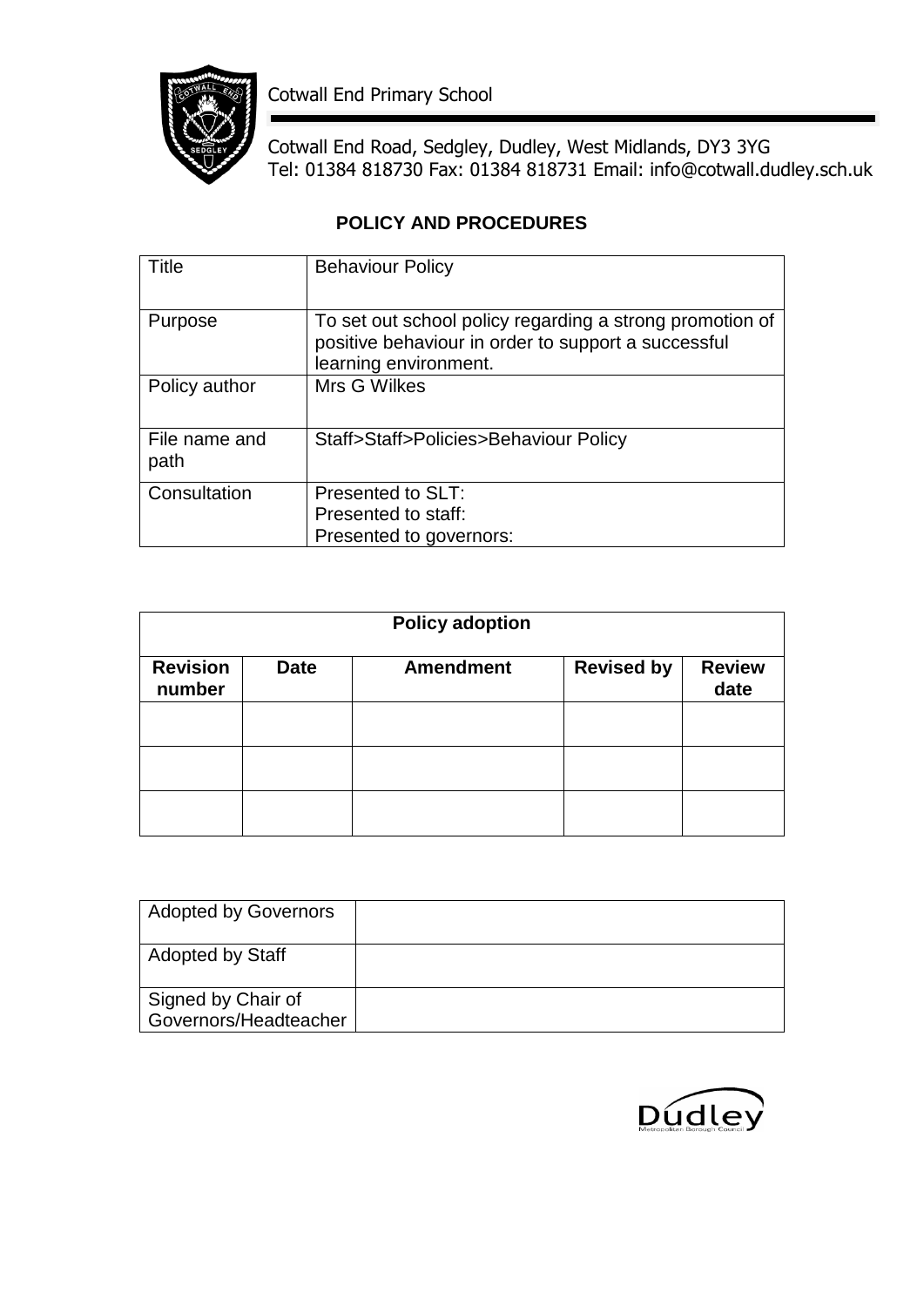## **Purpose**

Cotwall End Primary School promotes a climate in which there is a strong promotion of positive behaviour in order to support a successful learning environment, where children are continually encouraged to take responsibility for their own learning and be aware of the rules, rewards and consequences.

### **Aims**

- Create an environment in which children will thrive.
- To maintain an atmosphere, calm and purposeful so that everyone achieves their best.
- To foster a caring attitude to people, equipment and the school environment in general.
- Believe in the potential of all and help to enable all children to meet their own targets.
- To develop constructive and supportive partnerships between home and school.
- To ensure all staff and other adults visiting and working within the school display the behaviour we are endeavouring to encourage.

### **Equal Opportunities**

We believe that:

- All children should be treated with respect. Staff need to be sensitive to cultural differences and individual learning needs when dealing with behavioural issues.
- All children are individuals and behaviour strategies may need to be varied.
- Children with emotional/ behavioural difficulties need to be identified and the SEN Code of Practice will apply, monitored by the SENCO, Headteacher and Deputy Headteacher, after consultation with parents.
- Children with disabilities are entitled to additional consideration to ensure that they do not become targets for bullying or unkind comments.
- All children have the opportunity to participate in the school's reward system.

### **Entitlement**

- This Behaviour Policy is applicable to children, staff and other adults within the school.
- In Reception, children and parents will be asked to sign the Home and School agreement, ensuring that everyone is aware and participate in the School ethos. Any pupils that join Cotwall End after Reception, will be asked to sign the Home and School agreement as part of their induction to the school.
- Some children may require individual behaviour plans, monitoring and support by the SLT.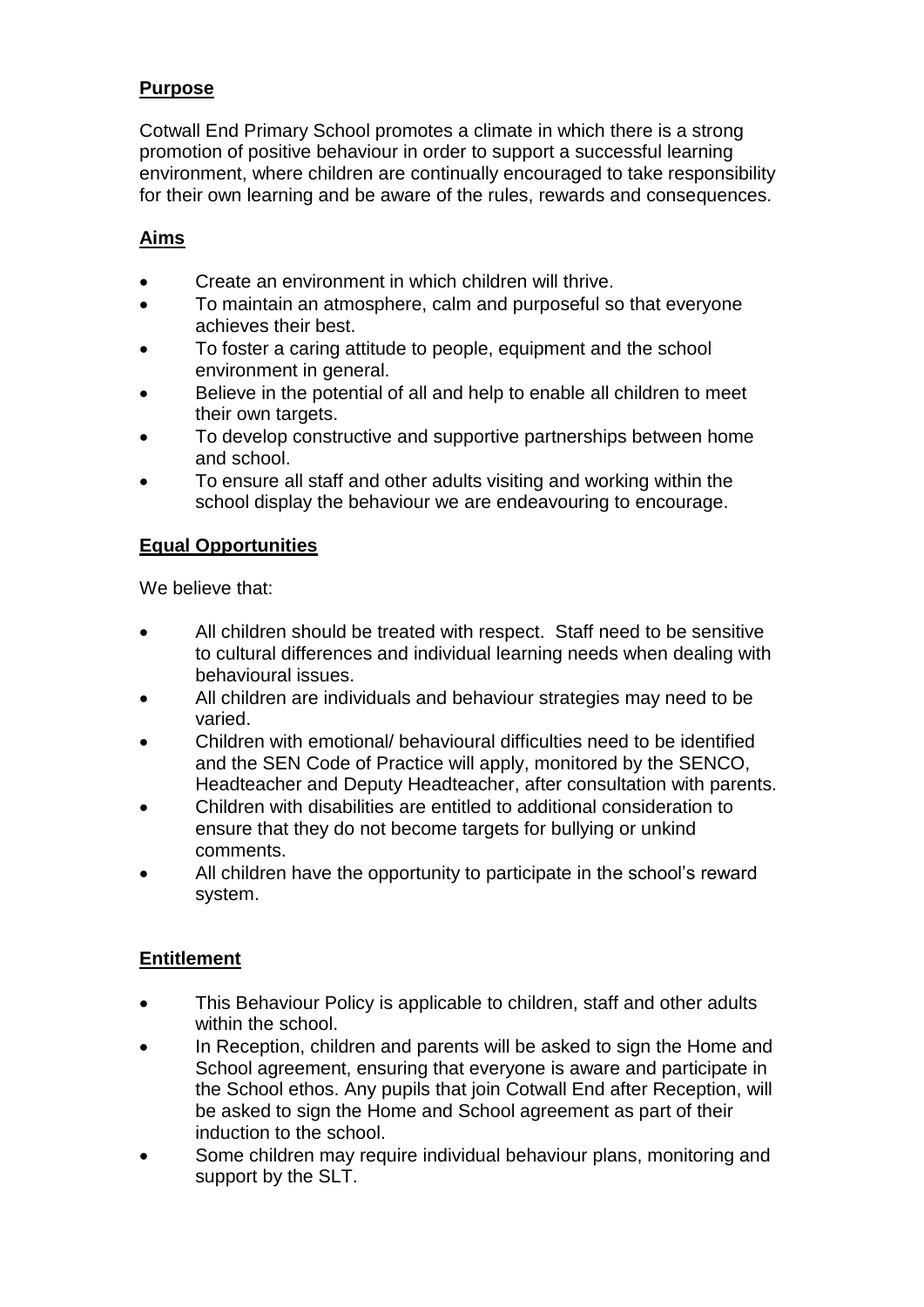### **Rights and Responsibilities**

All members of the school community should work together to maintain our school ethos and to promote positive behaviour. This involves everyone having both rights and responsibilities.

#### **Rights of Children**

- To be able to learn to the best of their ability.
- To feel safe.
- To feel valued.
- To be treated fairly.
- To be listened to by the adults in school.
- To be treated with consideration and respect.

#### **Rights of Staff**

- To be treated with respect by children, parents and colleagues.
- To be able to teach without unnecessary interruption so all may achieve their potential.

#### **Parental/ Carer Rights**

- To know their children are treated with respect.
- To feel they are welcome into school and able to raise concerns with staff.
- To be told when difficulties may be arising with their child.

#### **Responsibilities of Children**

- To treat others with consideration and respect.
- To follow instructions from teachers and other staff.
- To listen when others are talking and to ask for help if you need it.
- To do your best and let others learn.
- To respect the school environment.

### **Responsibilities of Staff**

- To provide a positive role model.
- To provide a safe, stimulating and caring environment for the children to learn in.
- To provide all pupils with an equal opportunity to achieve their true potential.
- To communicate regularly with parents/ carers.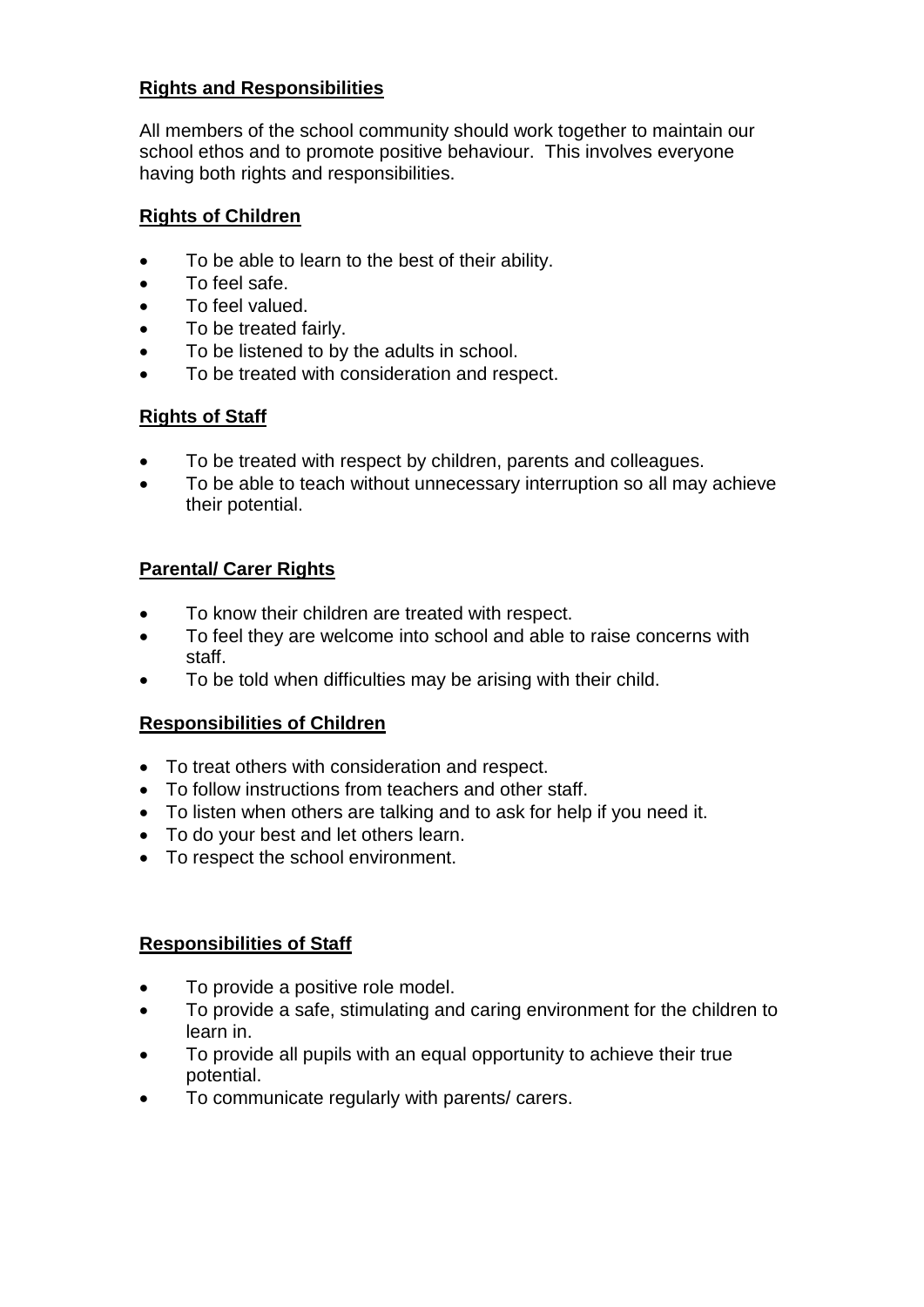### **Responsibilities of Parents/ Carers**

 To support the Behaviour Policy and encourage their children to have high standards of behaviour at all times.

### **Complaints**

If a complaint is made from children:

- All children should be offered the opportunity to explain their actions fully and in private.
- The teacher should listen to the child's explanation and try to determine what actually happened rather than make assumptions.
- The children need to understand what is wrong and why and what the consequence will be.
- They should be clearly shown which aspect of their behaviour is not acceptable.

### **Complaints from Parents**

Parents can make an appointment to see class teachers, phase leaders, Deputy Headteacher/ Headteacher. This is done at the school office or by telephone/ letter.

### **Exclusion**

When making an exclusion the Local Authority policy is followed (see pupil exclusion manual kept in Headteacher's office).

There is no set pattern as to when exclusion is appropriate. A decision to exclude is made on a case by case basis. Usually an exclusion results from escalation of extreme behaviours where other sanctions from the behaviour policy have failed to address the behaviours exhibited in school. However in some cases behaviour is so extreme that exclusion is given immediately. Exclusions can be short term i.e. 1, 2, 3, 4 days at a time. A child may be excluded for a number of short term exclusions. Work is always sent home and an exclusion leaflet and letter explaining the reasons for exclusion. On return to school at Cotwall End the child is always welcomed back by Head and / or Deputy.

Exclusions can be triggered by behaviours such as:

- Violence to a teacher or other adult working with children
- Violence to other children
- Health and safety issues to pupil involved and / or other pupils
- Gross defiance to all adults within school including refusing to cooperate with senior staff, deputy and/or Head teacher.

#### **Permanent exclusion**

In a situation where the behaviour policy and short term exclusions are having no positive impact then a pupil may be permanently excluded. In such serious cases advice is sought and guidance followed from the Dudley LA Exclusion Unit. When a child is permanently excluded the LA is duty bound to find alternative arrangements for the permanently excluded child.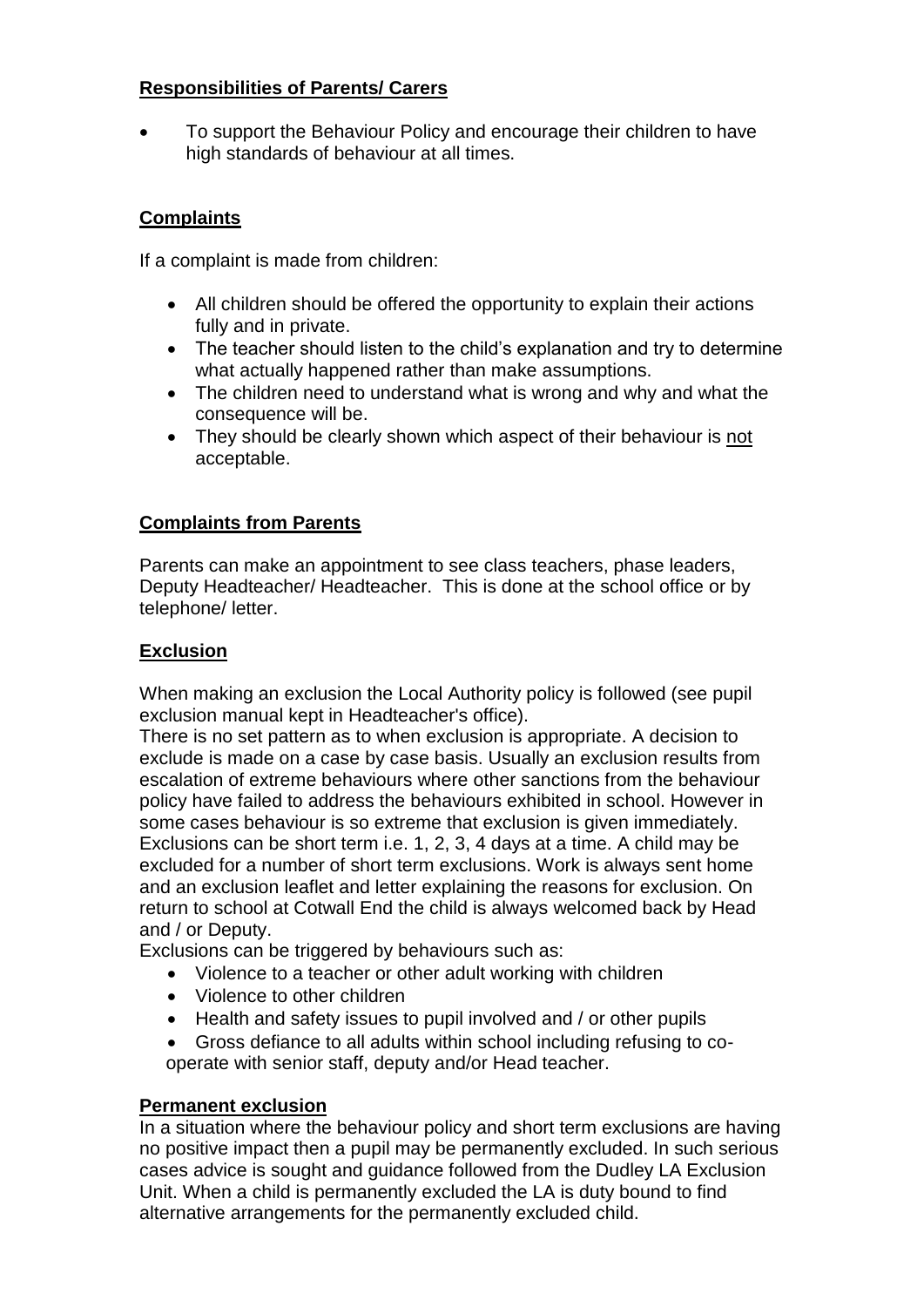### **Penalty Notices**

Parents/Carers can be issued with Penalty Notices if a pupil who has been excluded contravenes the details set out in the Exclusion Letter as to their whereabouts during school hours throughout the duration of that Exclusion.

#### **Use of Reasonable Force**

It may be necessary to use reasonable force to control or restrain a child for their safety and the safety of others, to prevent them from hurting themselves or causing disorder. We have the legal power to use reasonable force in these circumstances. Trained members of staff are able to use restraint techniques in accordance with 'Team Teach'.

#### **Policy Maintenance**

To be reviewed annually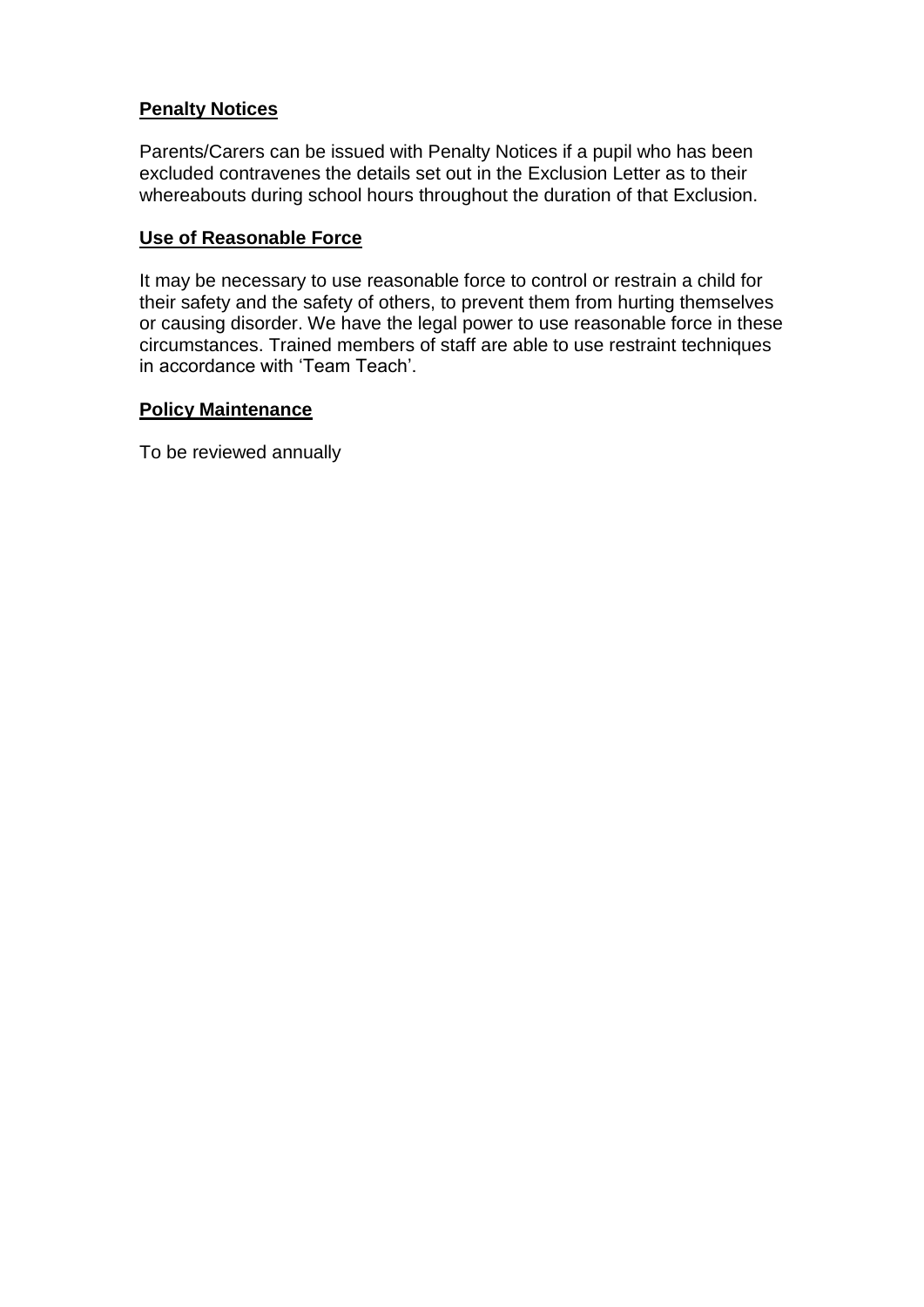# Cotwall End's Flow Chart for Classroom Behaviour  $\overline{\mathbf{v}}$ **Any pupil that has been green all week will receive a gold raffle ticket for a prize draw in Friday Morning's assembly Green Up to 2 verbal warnings given** Revisit the school values and shared expectations and recommit to these. **[A](http://www.google.co.uk/url?q=http://www.schoolstickers.com/en-gb/10mm-mini-traffic-light-stickers&sa=U&ved=0ahUKEwi5ocu1wuzRAhXFKMAKHesRC44QwW4IHDAD&usg=AFQjCNE2K6rXR-2Jt7Bt4e97X8ke1Q4JGg)mber If behaviour continues** Student to be removed from immediate situation eg- sit at the time out table for 5-10 minutes in classroom to think about behaviour. **Unacceptable Behaviours including but not limited to:** Disruptive behaviour, swearing, physical or emotional harm and threatening behaviour. **Serious Incidents including but not limited to:** Cyber Bullying, Fighting/Assault, Deliberate Threatening Behaviour, Theft, Verbally Abusive to Staff, refusal to follow directions (safety issue). **Red** Serious Incident

#### **If behaviour continues**

Student removed from the classroom to sit at the timeout table of another member of staff.

#### **Red**

#### **If behaviour continues**

Student will be sent to a member of SLT or a member of SLT will be sent for.

#### **Red or Serious Incident If behaviour continues**

Student will be seen by the Deputy Headteacher or the Headteacher and parents may be contacted. The pupil may also be sent home.

SENCO may write an individual behaviour plan and refer to outside agencies.